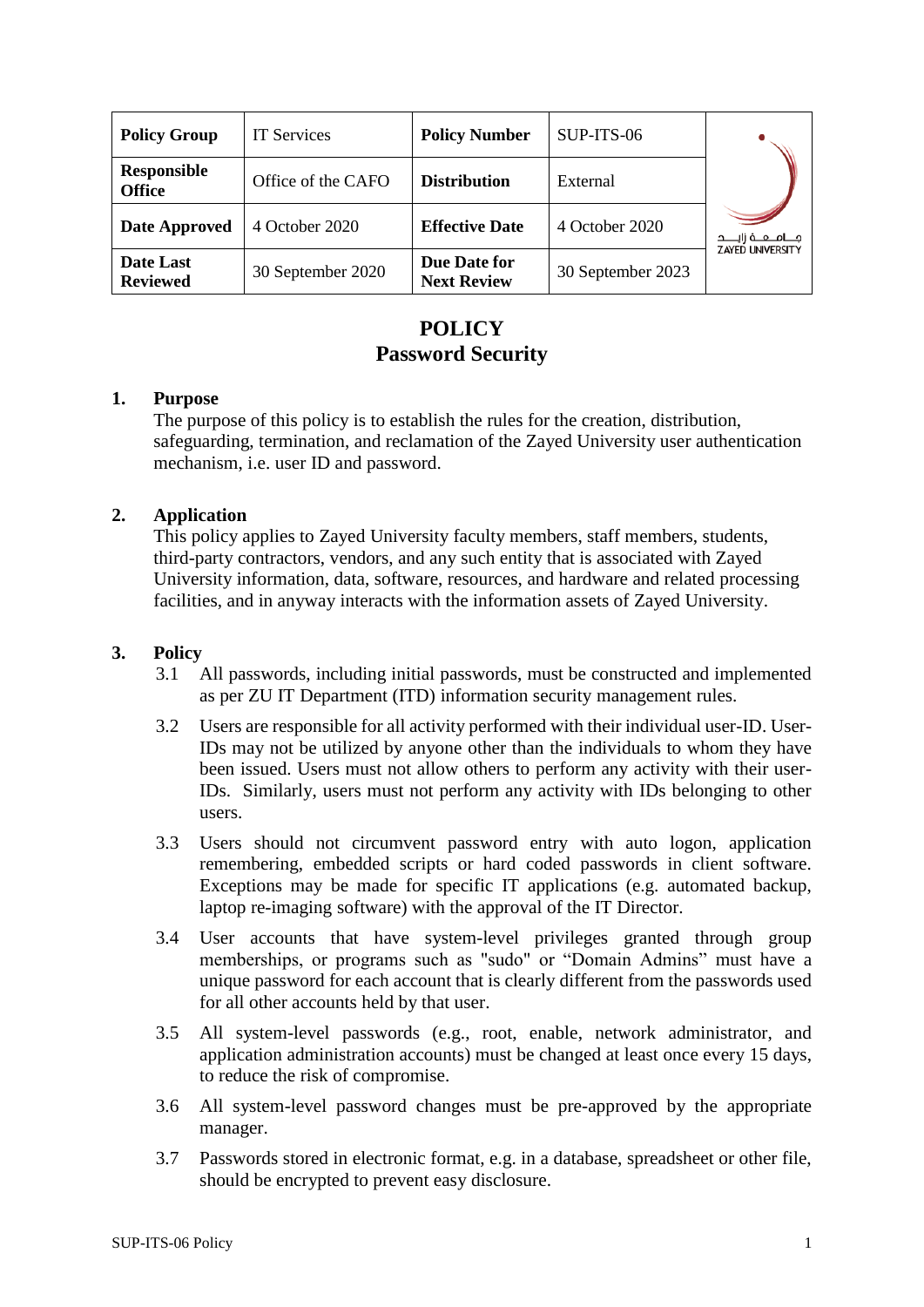- 3.8 Passwords must not be divulged to anyone. ZU ITD and IT contractors will not ask for user account passwords.
- 3.9 If the security of a password is in doubt, the password must be changed immediately.
- 3.10 ZU network administrators must not circumvent the Password Policy for any reason.
- 3.11 Computing devices must not be left unattended without enabling a password protected screensaver or logging off the device.
- 3.12 The passwords for the servers, critical services, and network devices must always be stored in envelopes in a security safe box. Access to the safe box is restricted to appropriate administrative roles within ITD (ITD Director, IT Infrastructure Manager, System Administrator, Network Manager, Network Administrator and Application Manager).
- 3.13 ITD will require users to change their passwords every 90 days.
- 3.14 ITD will restrict users from changing their passwords immediately.
- 3.15 ITD will enforce Password History to discourage users from alternating between several common passwords.
- 3.16 ITD will enforce user account management controls to lock user accounts after a defined number of failed authentication attempts.
- 3.17 ITD will provide guidelines or manuals to accomplish this policy.

#### **4. Related Policies and Laws**

SUP-ITS-04 Information Security

Telecommunications Regulatory Authority (TRA) Regulations for Information Technology Security in Federal Entities

#### **5. Administration**

This policy is administered by the Information Technology Department.

# **6. Revision History**

| Date              | <b>Revision</b>                                                        |  |  |
|-------------------|------------------------------------------------------------------------|--|--|
| 4 October 2020    | President's Decree issued (PD #90 of 2020).                            |  |  |
| 30 September 2020 | Approved by the University Council.                                    |  |  |
| 31 May 2020       | Non-substantive change: Added External Distribution.                   |  |  |
| 10 October 2019   | Reviewed by the VP, CAFO, Legal Advisor and Internal Auditor.          |  |  |
|                   | Revision:                                                              |  |  |
|                   | • Clarify the Application section.                                     |  |  |
|                   | Reviewed by CAFO Management Council and endorsed for further           |  |  |
|                   | approval.                                                              |  |  |
|                   | Revisions as per requirement from Telecommunications Regulatory        |  |  |
| 7 May 2019        | Authority (TRA) Regulations for Information Technology Security        |  |  |
|                   | in Federal Entities.                                                   |  |  |
|                   | • Policy section: #2 Added user's responsibility with regards to their |  |  |
|                   | $User-IDs$                                                             |  |  |